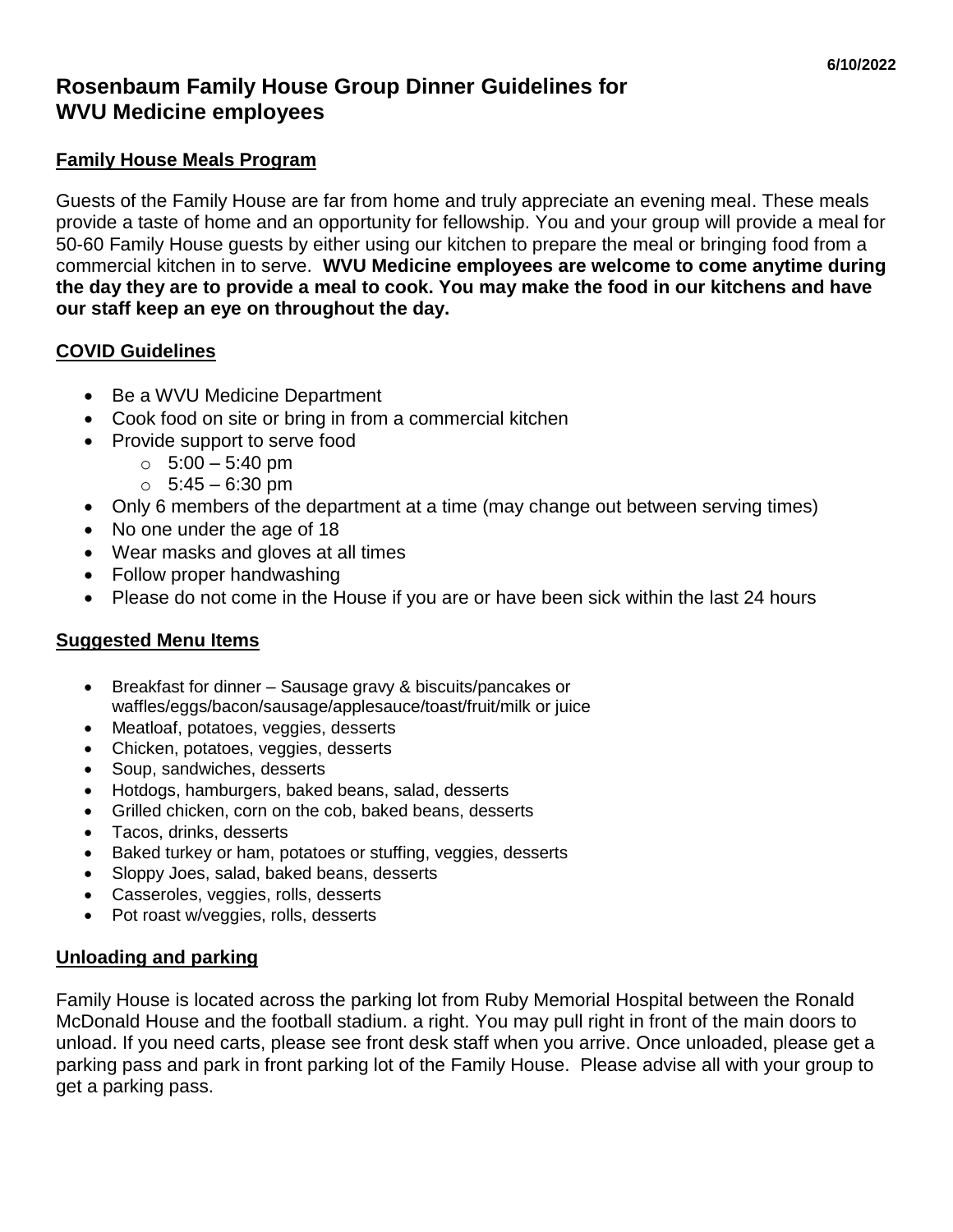Visitors must have a Dinner Group key to gain access to the kitchens and lounges. We ask that the first person to arrive from your group stop by the front desk to get a key to use while you are here preparing a meal. **Please remember to return it when you leave.**

## **Set up**

Dinner is served in our third-floor lounge. There are two kitchens in which your group can work. Buffet tables will be set up to serve your meal. Please feel free to use the bar that adjoins the kitchen to set items that are individually packaged (salad dressings, drinks, etc.). We request you bring plates, napkins and cutlery with you. If you are not able to do so, please let us know ahead of time so we can provide those items. Our kitchens are fully stocked and you are welcome to use whatever you may need in preparing your meal.

Tables and chairs are available on the deck outside for a picnic style dinner if the weather permits.

Please note: Outdoor grilling is not permitted. You are welcome to bring electric grills to use in the kitchen area.

### **Clean up and leftovers**

We ask that you stay and interact with our guests as well as clean up once dinner is finished. Please wipe off the stoves and the counters in the kitchen areas. If you have used any kitchenware, please place all of the items in our dishwasher and start the cycle.

Leftovers MUST be put in individual containers and marked with the date. We have foil, disposable pans, and plastic storage containers for any leftovers. We ask that you label any leftover food as "Help Yourself" with the serving date and place it in the help yourself refrigerator. Labels are provided. Family House is always full but some of our families are at the hospital during dinnertime. They come back to the House later in the evening and are often tired and hungry. Any leftovers from the dinner will not go to waste.

Should you prepare dishes that are not used during the meal and can be frozen to use later, please let the staff know so they can put them in the RFH freezer for a later meal.

#### **Other important information**

No alcohol may be brought into the Family House. This includes its use as a recipe ingredient.

There are no food restrictions. Ingredients do not need to be displayed, however, be prepared to verbally offer a list of ingredients in case of food sensitivities/allergies.

**Everyone preparing food should use appropriate hygiene practices, and be free of any contagious illness. Remind all chefs to wash hands thoroughly and often.** 

**Food safety gloves and masks are required when preparing and handling food. While you are welcome to bring in your own gloves are available in the Family House kitchens and masks are available at the front door of the House.**

**Please follow the food safety guidelines provided on the website below: [https://www.fda.gov/downloads/Food/FoodborneIllnessContaminants/BuyStoreServeSafeFoo](https://www.fda.gov/downloads/Food/FoodborneIllnessContaminants/BuyStoreServeSafeFood/UCM440123.pdf) [d/UCM440123.pdf](https://www.fda.gov/downloads/Food/FoodborneIllnessContaminants/BuyStoreServeSafeFood/UCM440123.pdf)**